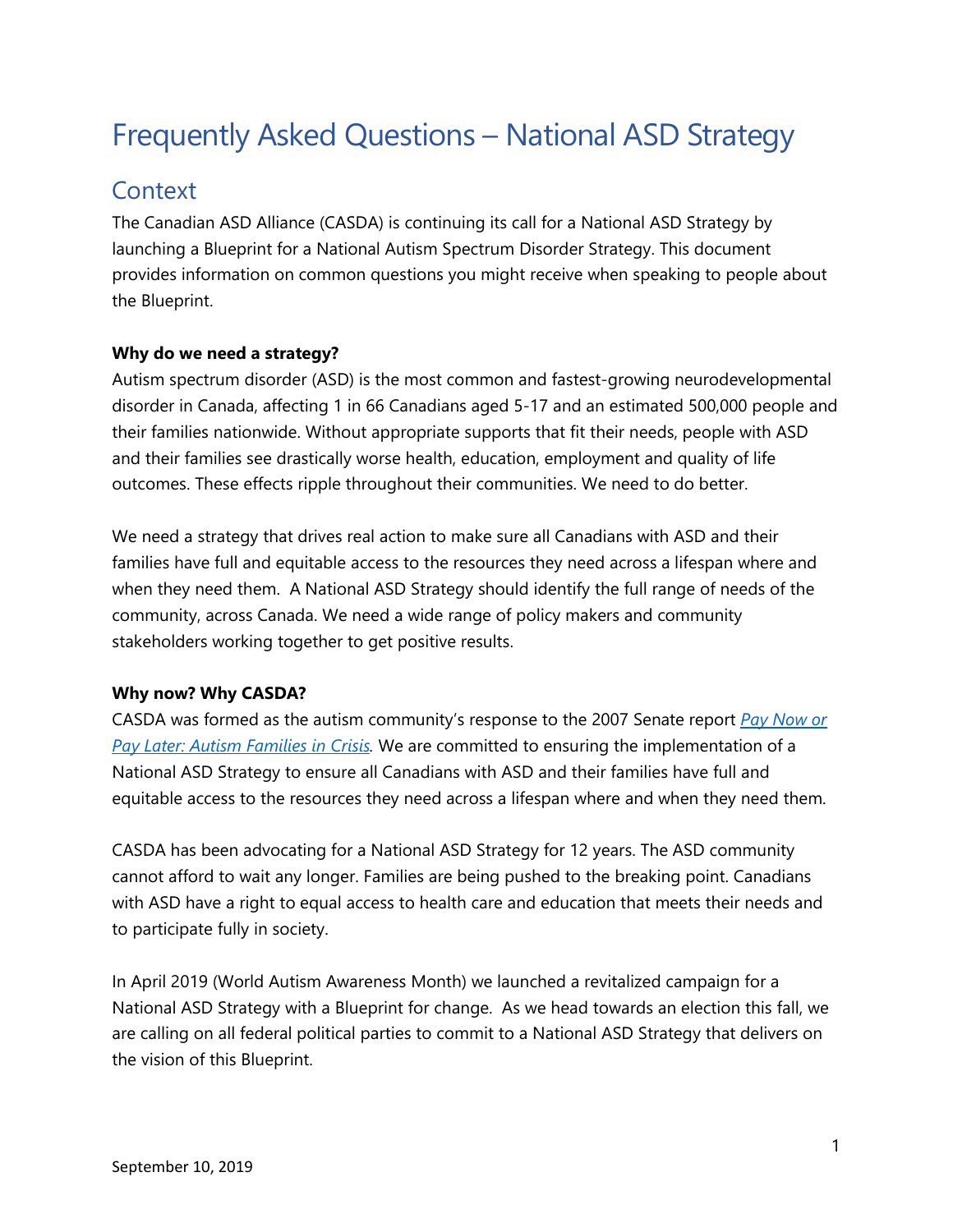# About the Blueprint

#### **What is CASDA's vision of a National Autism Strategy?**

The Blueprint for a National ASD Strategy in broken down into six key principles and 3 key areas of focus:

The six key principles call for the strategy to be:

- Person-centered, reflecting needs over a spectrum and lifespan
- Inclusive of pan-Canadian stakeholders
- Co-designed with first-person perspectives: *nothing about us without us*
- Include a separate co-designed Indigenous approach
- Culturally responsive and appropriate, especially for vulnerable Canadians
- Reflective of different regional needs, especially northern, rural and remote communities

The three areas of focus are:

- 1. Federal leadership to guide and encourage coordinated and collective change through pan-Canadian knowledge exchange and dissemination.
- 2. Immediate federal leadership in areas in federal jurisdiction:
	- affordability and access;
	- information;
	- employment;
	- housing; and
	- research
- 3. A federal cross-government approach to ASD that ensures action is coordinated across ministries, agencies, policies and programs.

#### **Where do the voices of autistic Canadians fit in to the National ASD Strategy?**

In developing the Blueprint, CASDA drew on what we learned from:

- The [National Needs Assessment Survey,](http://www.casda.ca/wp-content/uploads/2015/12/NationalNeedsAssessmentSurvey_July-30.pdf) which had 5000 respondents, 61% of whom were either Autistic Canadians or their family members.
- The [Canadian Autism Partnership Project,](https://www.casda.ca/capp/) which was led by a working group of experts including seven self-advocates, and involved consultation with 5000 Canadians, of which 75% were family members or Autistic individuals.
- Our annual [leadership summit,](https://www.casda.ca/leadership-summit/) which has over 200 participants per year from CASDA's membership.
- Advice from leading ASD experts in the CASDA community, including self-advocates.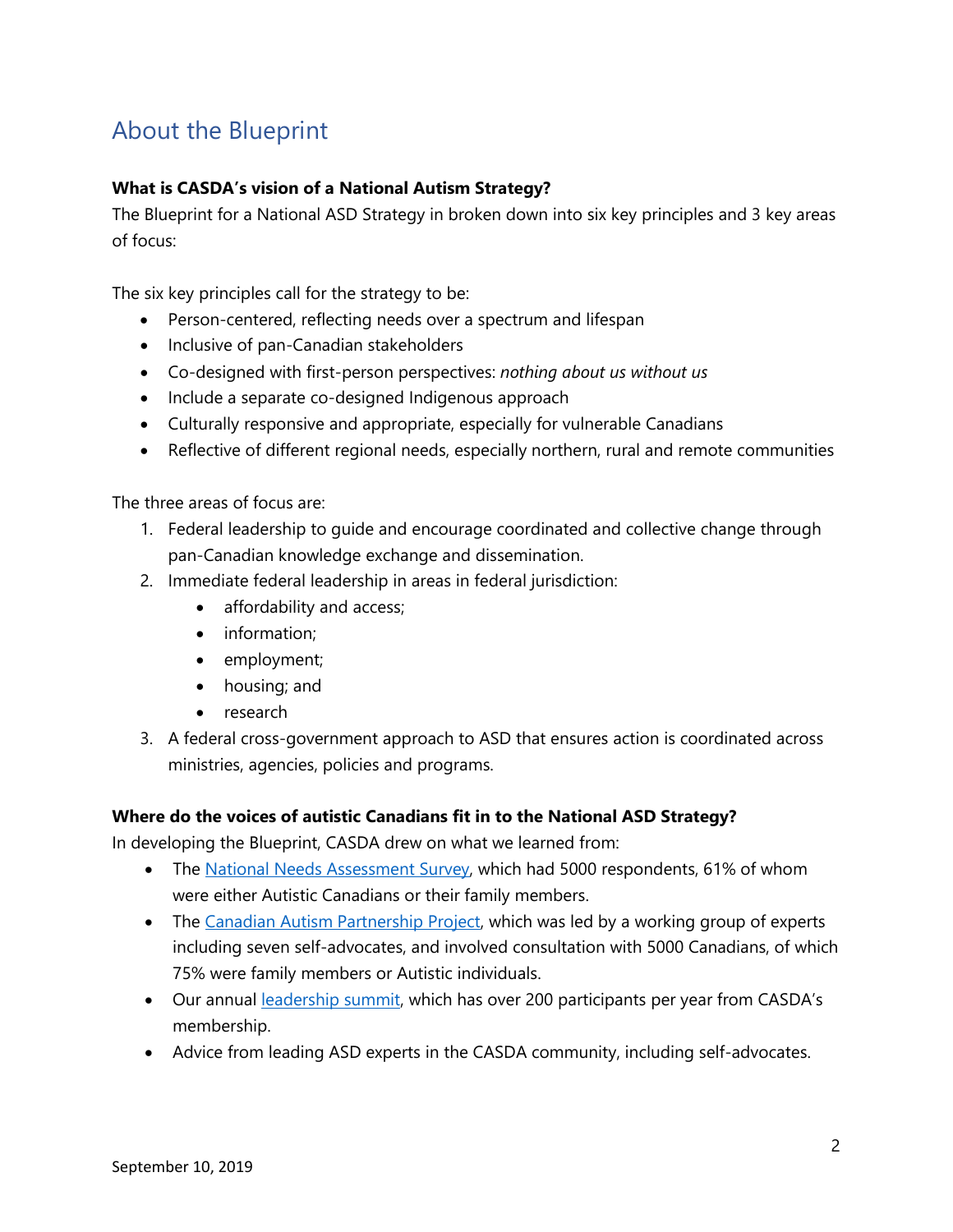### **Is the Blueprint the National ASD Strategy? What about needs and priorities that the Blueprint does not cover?**

The Blueprint presented by CASDA is intended as a building block for a National ASD Strategy. It was created to help secure a commitment from the federal government to develop a comprehensive National ASD Strategy. It is not meant to be the final word.

We are advocating for the federal government to launch a deep, wide and robust consultation with the ASD community to validate what a National ASD Strategy should include. Partnership with the ASD community is vital to this process and anchored in the principles of the Blueprint.

#### **How much will this cost?**

The Blueprint recommends different actions, some of which carry no direct cost. For others, more work would be needed to estimate costs, and the cost of implementation will depend on the depth of the investment.

The cost of *not* implementing a National ASD Strategy, however, is much higher than investing in the supports that are needed. Insufficient supports push people with ASD and their family members out of the workforce and make them more likely to use other costly services, from emergency resources to mental health supports and social assistance.

#### **Why a federal strategy? Isn't autism a provincial issue?**

ASD is not just a provincial responsibility or a federal responsibility. It is a Canadian responsibility.

While many of the health, education and social services that support people with ASD fall under provincial jurisdiction, the federal government holds some very important levers within its own jurisdiction that can make a significant impact. As well, we believe federal leadership can support improvements to provincial and territorial government policies and programs across all regions.

As a national coalition, CASDA will continue to work with partners to support them to advocate for needed improvements at the provincial and territorial level.

#### **Does the Blueprint recommend changes to the** *Canada Health Act***?**

CASDA recognizes that too many healthcare needs for people with ASD are not covered by provincial health systems. This is unacceptable and CASDA will continue to support partner organizations in advocating for expanded provincial healthcare coverage for people with ASD. Because the *Canada Health Act* is a broad piece of legislation that does not deal with the needs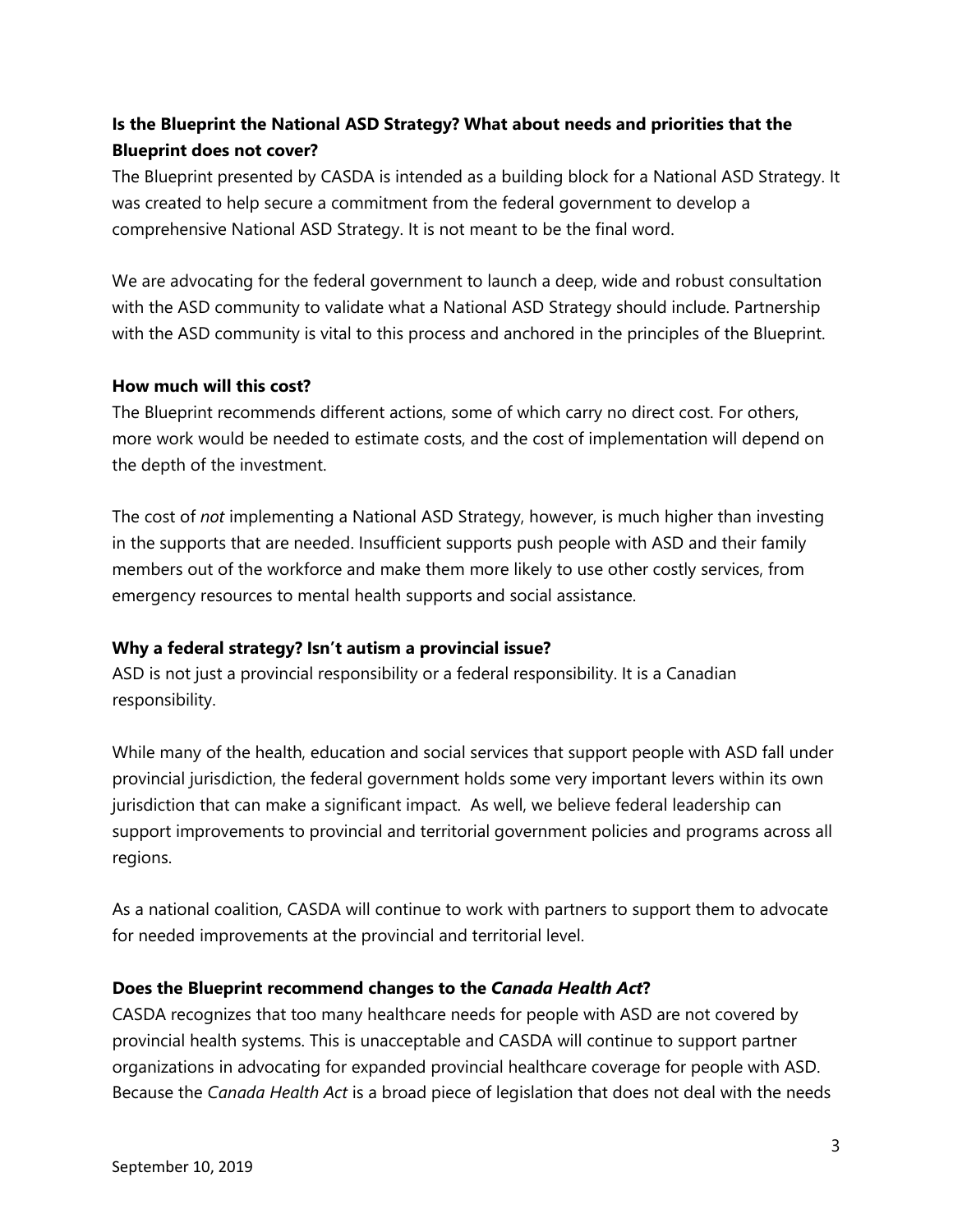of specific conditions such as ASD, the Blueprint does not focus on the *Canada Health Act* as a pathway to achieve this change.

#### **Does CASDA's Blueprint have recommendations on education?**

Education (including post-secondary) is primarily the responsibility of provincial and territorial governments, and so it is not identified as a key focus area for the Blueprint.

The Blueprint does outline actions in the area of affordability and access that the federal government can take to make expenses associated with ASD, including childcare and education, more affordable for Canadians with ASD and their families.

#### **What does the Blueprint have to say about mental health?**

We know that an ASD diagnosis is often associated with co-occurring mental health conditions. The Blueprint advocates for increased mental health supports in federal health systems for people with ASD. The Blueprint also advocates for improved training of ASD professionals, building a learning network for practitioners and policymakers to gather evidence and consensus on necessary supports.

CASDA also recognizes that strong mental health requires access to appropriate services. For this reason, the Blueprint advocates for improved services in many areas, including employment and housing.

#### **Does CASDA want to see the Ontario Autism Program be a model for the rest of Canada?**

No. The recent actions by the Ontario government and the community's advocacy in response have made clear what we already know: that people with ASD and their families need greater access to services and supports. People with ASD in Ontario do not have access to the supports and services they need.

The Blueprint calls on the federal government to create a platform for people with ASD, their families, practitioners, and provincial and territorial governments to share learning and knowledge to support the development of evidence-based and comprehensive service models across the country.

#### **What does it mean to have a cross-government approach to ASD?**

People with ASD and their families are impacted by services, supports and policies across governments. For example, the Department of Finance is responsible for designing the Disability Tax Credit, while the Department of Employment and Social Development is responsible for funding employment programs.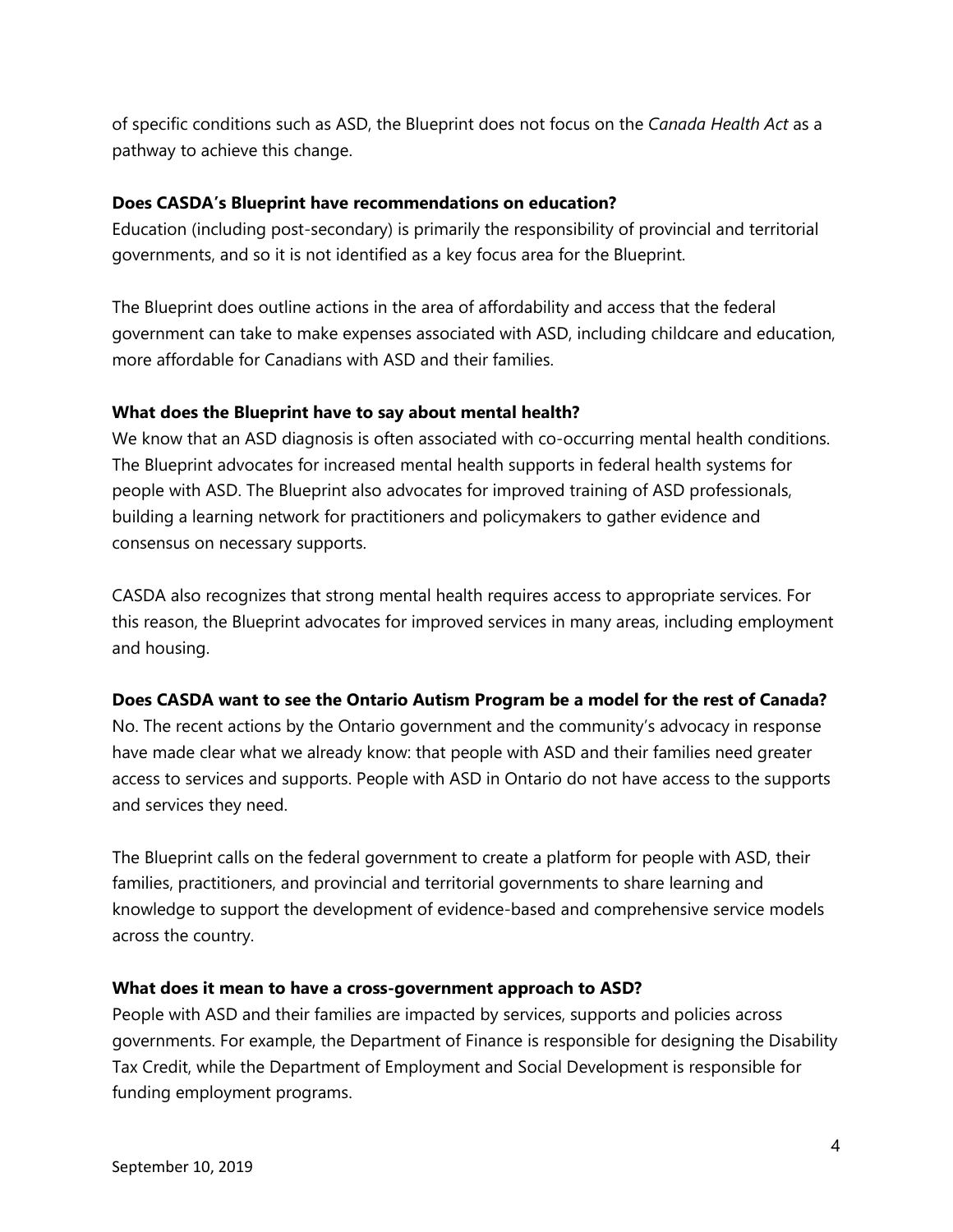This work is all important, but it is not coordinated. Currently, the parts of government that provide services to people with ASD are not set up to learn from each other or design their programs and services to complement each other.

We are asking the Prime Minister to designate a lead minister for the National ASD Strategy, who would be responsible for ensuring all ministries and agencies are working together to implement the strategy. In the Blueprint, CASDA recommends that the lead minister be supported by a coordinating table of senior public servants from relevant ministries. It is essential that a cross-government approach also embed a deep and wide ongoing consultation with people with ASD and their families.

# What's next?

#### **CASDA's Blueprint identifies 5 areas of immediate federal action. Is there room to add onto these focus areas?**

The Blueprint is meant to secure a commitment from the federal government to develop a full National ASD Strategy by providing a vision of what that strategy could look like.

However, CASDA wants the Blueprint to be the beginning of the discussion, not the end of it.

We expect the federal government to consult deeply and widely with the ASD community on the details of a National ASD Strategy. We see the Blueprint as a starting point for that plan.

We will advocate for the details of the National ASD Strategy to be developed in partnership with the ASD community.

#### **What will CASDA's role will be in the National Strategy implementation?**

CASDA intends to continue to be a driving force behind a National ASD Strategy. CASDA wants to ensure that there is deep, broad and meaningful consultation with the ASD community including people with ASD, their families and experts/service providers from across the country to validate and design the final strategy the government will implement.

#### **Is CASDA also developing tools for advocacy around provincial ASD policies?**

CASDA is dedicated to building the advocacy capacity of our member organizations. We held a session at our most recent Leadership Summit on best practices for effective advocacy, and we are looking at more ways to support organizations in their engagement with provincial and territorial governments.